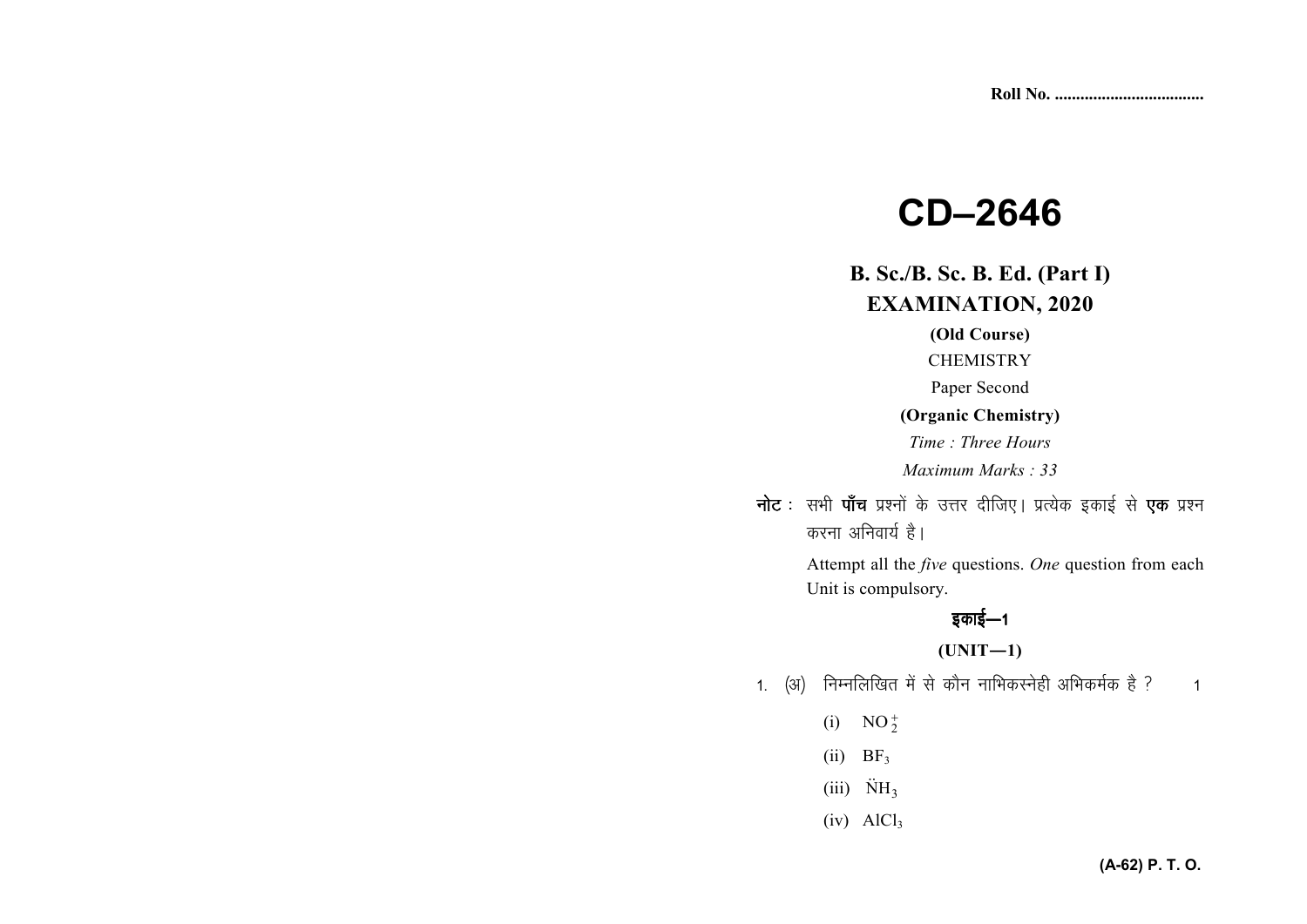- (i)  $NO_2^+$
- $(ii)$  BF<sub>3</sub>
- (iii)  $\ddot{\text{N}}\text{H}_3$
- $(iv)$  AlCl<sub>3</sub>
- *(*ब) एनिलीन एथिल एमीन की तुलना में कम क्षारीय है, अनुनाद *izHkko ds vk/kkj ij le>kb,A 3*

Explain, why aniline is less basic than ethyl amineon the basis of Resonance effect.

*¼l½ gdsy ds fu;e dh mnkgj.k lfgr O;k[;k dhft,A 3* 

Explain Huckel's rule with example.

### अथवा

# (*Or*)

- *¼v½ dkcksZfu;e vk;u ds LFkkf;Ro dk Øe gS % 1* 
	- (i)  $1^{\circ} > 2^{\circ} > 3^{\circ}$
	- (ii)  $2^{\circ} > 1^{\circ} > 3^{\circ}$
	- (iii)  $3^{\circ} > 2^{\circ} > 1^{\circ}$
	- (iv)  $3^{\circ} > 1^{\circ} > 2^{\circ}$

The sequence of stability of carbonium ions is :

- (i)  $1^{\circ} > 2^{\circ} > 3^{\circ}$
- (ii)  $2^{\circ} > 1^{\circ} > 3^{\circ}$
- (iii)  $3^{\circ} > 2^{\circ} > 1^{\circ}$
- (iv)  $3^{\circ} > 1^{\circ} > 2^{\circ}$
- **[ 3 ] CD–2646**
- *(*ब) कार्बेनायन किस प्रकार बनते हैं ? इनकी संरचना तथा *LFkkf;Ro dh O;k[;k dhft,A 3* How are carbanion form ? Explain its structure and stability.
- *¼l½ vuqukn izHkko ij ,d laf{kIr fVIi.kh fyf[k,A 3* Write a short note on Resonance Effect.

# **5काई—2**  $(UNIT-2)$

- 2. (अ) लेक्टिक अम्ल द्वारा प्रदर्शित समावयवता का नाम लिखिए। 1 Write the name of the Isomerism that is shown by Lactic acid.
	- *¼c½ fuEufyf[kr ;kSfxdksa dk* R *o* S *foU;kl fyf[k;s % 3*

$$
(i) \quad H \longrightarrow CHO
$$
\n
$$
CH_2OH
$$





**(A-62) P. T. O.**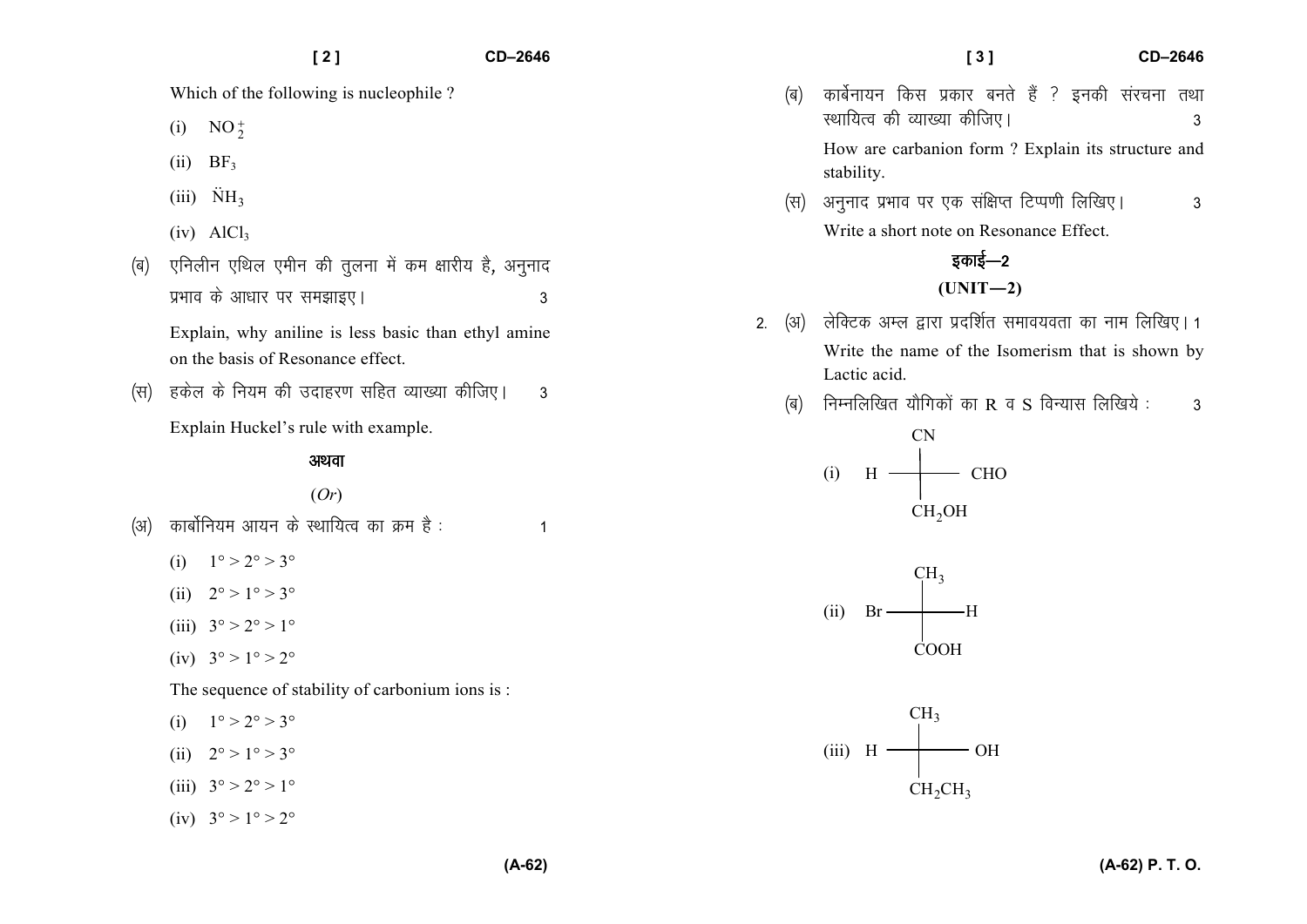Write the R and S configuration of the following compounds:

 $[4]$ 

$$
(i) \quad H \longrightarrow CHO
$$
\n
$$
CH2OH
$$





- निम्नलिखित पर संक्षिप्त टिप्पणियाँ लिखिए:  $(F)$ 
	- वाल्डन प्रतिलोमन  $(i)$
	- (ii) स्टीरियोजेनिक केन्द्र
	- Write short notes on the following :
	- Walden inversion  $(i)$
	- (ii) Steriogenic center

#### अथवा

 $(Or)$ 

- ज्यामितीय समावयवता प्रदर्शित करता है :  $(3)$ 
	- $(i)$  1-पेन्टीन

 $151$ 

- $(ii)$  2-पेन्टीन
- $(iii)$  1-ब्यूटीन
- $(iv)$  1-हेप्टीन

Out of four which compound shows geometrical isomerism?

- 1-Pentene  $(i)$
- $(ii)$  2-Pentene
- (iii) 1-Butene
- $(iv)$  1-Heptene
- समुचित उदाहरण देते हुए E एवं Z पद्धति को समझाइए। (ब)  $\overline{3}$

Explain E and Z system with suitable example.

समपक्ष एवं विपक्ष समावयवियों को परिभाषित कर उनके (स) गण-धर्मों पर टिप्पणी कीजिए। 3

Define cis and trans isomers and write a short note on their properties.

# इकाई—3

# $(UNIT-3)$

3. (अ)  $n-$ ब्यूटेन का अस्थायी संरूपण है:

 $\mathbf{1}$ 

- $(i)$  ग्रसित
- $(ii)$  सांतरित
- (iii) पूर्ण ग्रसित
- $(iv)$  पूर्ण सांतरित
- The unstable conformer of  $n$ -Butane is:
- (i) Eclipsed
- (ii) Staggered
- (iii) Fully eclipsed
- (iv) Fully staggered

 $\overline{1}$ 

 $\overline{3}$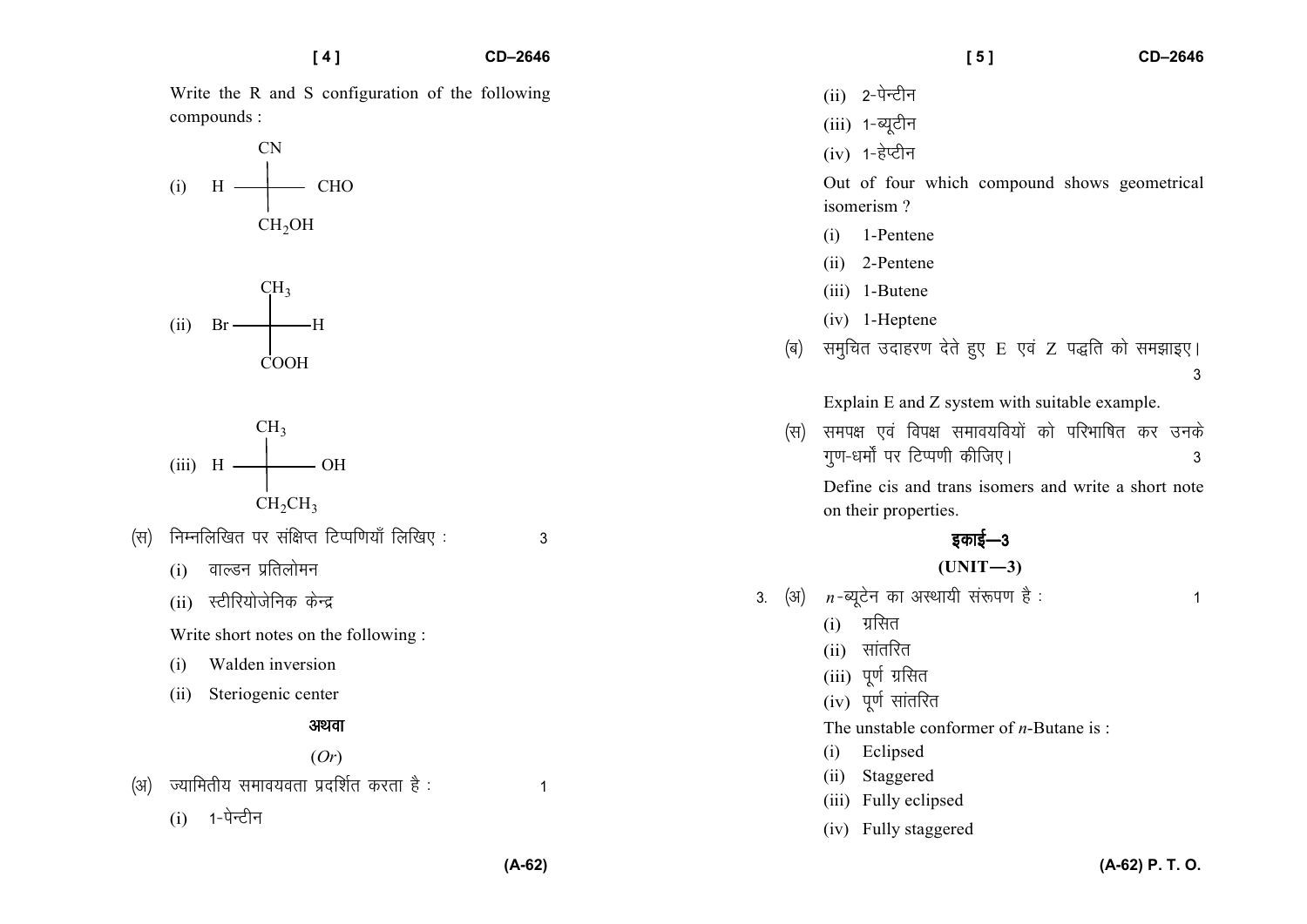|     | [7]<br>CD-2646                                                                                                                                                |
|-----|---------------------------------------------------------------------------------------------------------------------------------------------------------------|
| (ৰ) | निम्नलिखित अभिक्रियाओं को समझाइए:<br>2                                                                                                                        |
|     | ओजोनीकरण<br>(i)                                                                                                                                               |
|     | हाइड्रोबोरेशन-ऑक्सीकरण<br>(ii)                                                                                                                                |
|     | Explain the following reactions :                                                                                                                             |
|     | Ozonolysis<br>(i)                                                                                                                                             |
|     | Hydroboration-oxidation<br>(ii)                                                                                                                               |
| (स) | मारकोनीकॉफ के नियम को उदाहरण सहित समझाइए।<br>$\overline{2}$                                                                                                   |
|     | Explain Markownikoff's rule with example.                                                                                                                     |
|     | अथवा                                                                                                                                                          |
|     | (Or)                                                                                                                                                          |
| (3) | एल्कोहॉल के निर्जलीकरण में दिशावर्णात्मकता का वर्णन<br>कीजिए।<br>3                                                                                            |
|     | Explain the Regioselectivity in the dehydration of<br>Alcohol.                                                                                                |
| (ৰ) | निम्नलिखित अभिक्रियाओं को समझाइए:<br>3                                                                                                                        |
|     | ब्यूटाडाईन का 1, 2 एवं 1, 4 योग<br>(i)                                                                                                                        |
|     | डील्स एल्डर अभिक्रिया<br>(ii)                                                                                                                                 |
|     | Explain the following reactions :                                                                                                                             |
|     | 1, 2 and 1, 4 Addition of Butadiene<br>(i)                                                                                                                    |
|     | Diels Alder reaction<br>(ii)                                                                                                                                  |
|     | इकाई—5                                                                                                                                                        |
|     | $(UNIT-5)$                                                                                                                                                    |
|     | 5. (अ) एल्किल हैलाइड के आधार पर SN <sup>2</sup> एवं SN <sup>1</sup> क्रियाविधियों<br>को समझाते हुए उन्हें प्रभावित करने वाले कारकों पर<br>टिप्पणी कीजिए।<br>4 |

*¼c½ cs;j ds ruko fl)kUr ,oa mudh dfe;ksa dks le>kb,A 3* 

 **[ 6 ] CD–2646** 

Explain Baeyer's strain theory with their limitations.

(स) निम्नलिखित पर संक्षिप्त टिप्पणियाँ लिखिए : 3

(i) *dsyk ca/k*

(ii) *lkbDyksgsDlsu ds dqlhZ ,oa uko :i*

Write short notes on the following :

- (i) Banana bond
- (ii) Boat and chair form of Cyclohexane

#### अथवा

### (*Or*)

*¼v½ us¶FkSyhu dk lajpuk lw= fyf[k,A 1* Write the structural formula of Naphthalene. *¼c½ csathu esa gksus okys bysDVªksfQfyd izfrLFkkiu dh fØ;k*&*f f*<sub>6</sub> *k d*<sup>6</sup> *k k d*<sup>6</sup> *k d*<sup>6</sup> *k d*<sup>6</sup> *k d*<sup>6</sup> *k d*<sup>6</sup> *k d*<sup>6</sup> *k d*<sup>6</sup> *k d*<sup>6</sup> *d*<sup>6</sup> *k d*<sup>6</sup> *d*<sup>6</sup> *d*<sup>6</sup> *d*<sup>6</sup> *d*<sup>6</sup> *d*<sup>6</sup> *d*<sup>6</sup> *d*<sup>6</sup> *d*<sup>6</sup> *d*<sup>6</sup> *d*<sup>6</sup> *d*<sup>6</sup> *d*<sup>6</sup> *d* 

Explain the mechanism of Electrophilic substitutionin Benzene.

- *¼l½ fuEufyf[kr ij laf{kIr fVIif.k;k¡ fyf[k, % 3* 
	- (i) *csathu dh dsdqys lajpuk*
	- (ii)σ *o* π *ladqy*

Write short notes on the following :

- (i) Kekule structure of Benzene
- (ii)  $\sigma$  and  $\pi$  complex

# *bdkbZ*&*<sup>4</sup>*

#### **(UNIT—4)**

4. (अ) 1 एल्काइन के अम्लीय स्वभाव की व्याख्या कीजिए। 2 Explain the acidic nature of 1 alkyne.